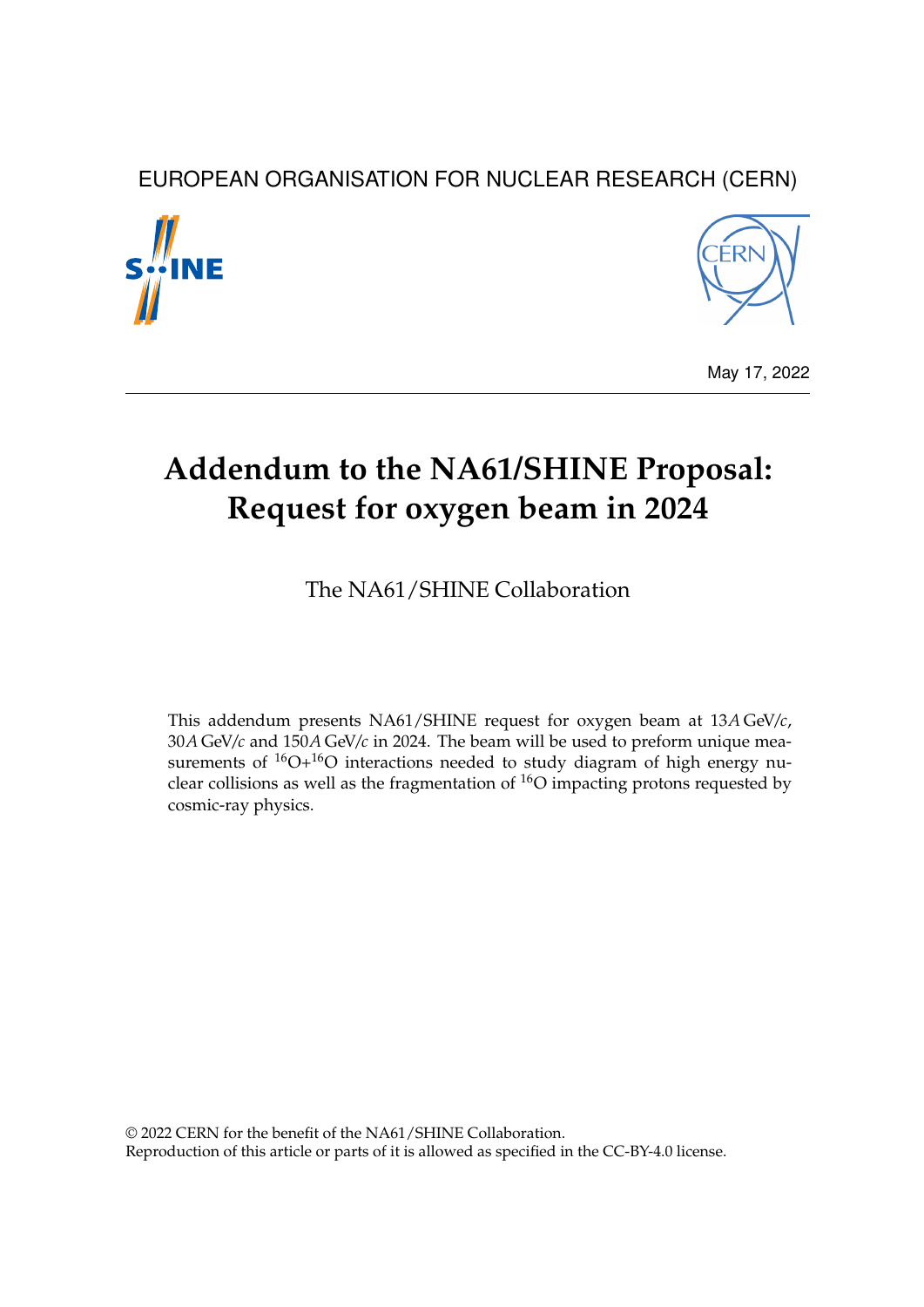# **Contents**

| 1 Introduction                                                                                                         |                                   |  |  |  |  |
|------------------------------------------------------------------------------------------------------------------------|-----------------------------------|--|--|--|--|
| 2 Physics motivation                                                                                                   | 3<br>$\overline{\mathbf{3}}$<br>6 |  |  |  |  |
| 3 Planned measurements<br>3.2<br>3.3<br>Possibility of parallel running proton and ion experiments in NA<br>3.4<br>3.5 | 6<br>6<br>6<br>7<br>7<br>8        |  |  |  |  |
| 4 Physics performance                                                                                                  |                                   |  |  |  |  |
| 5 Summary                                                                                                              |                                   |  |  |  |  |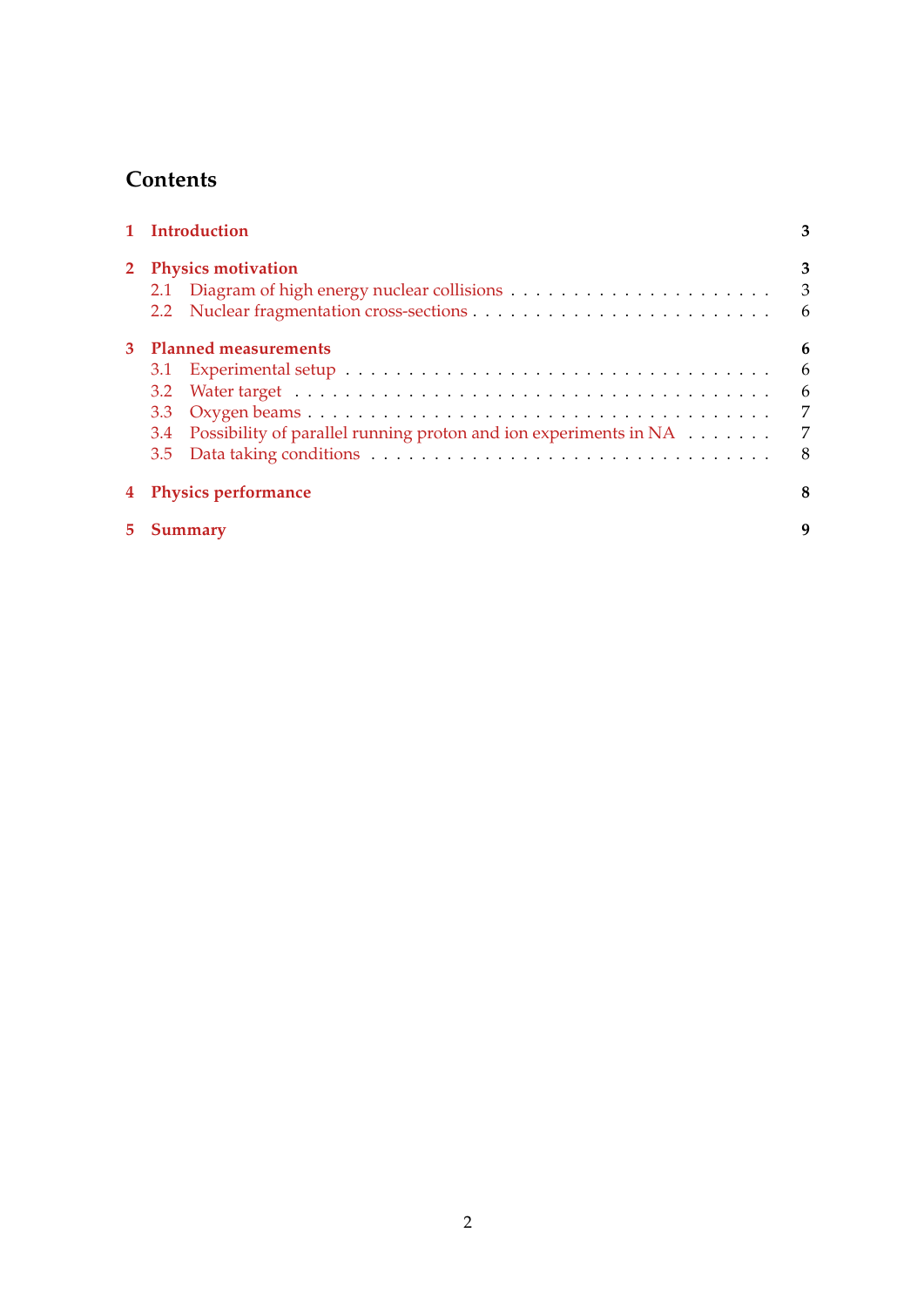# <span id="page-2-0"></span>**1 Introduction**

# <span id="page-2-1"></span>**2 Physics motivation**

### <span id="page-2-2"></span>**2.1 Diagram of high energy nuclear collisions**

The request of oxygen beams in 2024 presented in this document is motivated by the newly proposed programme with ion beams at the CERN SPS. The programme aims to **uncover the diagram of high energy nuclear collisions** in the important domain of collision energies and masses of colliding nuclei. The recent results of NA61/SHINE [\[1–](#page-10-0)[4\]](#page-10-1) and the world experiments, confronted with models of hadron production in high energy nuclear collisions, ask for the proposed measurements.

The most popular models describing the hadron production process are the creation and decay of resonances or strings and the formation and hadronization of quark-gluon plasma (QGP). Domains of applicability of these approaches in the space of laboratory-controlled parameters, the collision energy and nuclear mass number of colliding nuclei, have been not well established. However, recent experimental results, in particular, the results on the  $K^+/\pi^+$  ratio summarized in Figs. [1](#page-3-0) and [2,](#page-3-1) approximately locate boundaries between them. This allows us to sketch a hypothetical diagram of high energy nuclear collisions [\[5\]](#page-10-2) shown in Fig. [3.](#page-4-0) The data locate the transitions resonances-strings and resonances-QGP in the CERN SPS energy range. The transition strings-QGP is like to be located in collisions of light nuclei. Expected results from NA61/SHINE on Xe+La collisions soon will shed light on the diagram triple point - the region in which all three mechanisms of hadron production are equally important.

To uncover the diagram in the important range of collision energies and nuclear mass, dedicated measurements are requested with light  $(A < 40)$  ion beams at

- (i) the top SPS momentum, 150*A* GeV/*c*, to locate the transition strings-QGP,
- (ii) the intermediate SPS momentum, 30*A* GeV/*c*, to establish continuous change with the nuclear mass number (absence of transitions) below the region in which all three mechanisms mixed, resonances, strings and QGP,
- (iii) the lowest SPS ion-beam momentum, 13*A* GeV/*c*, to establish continuous change with the nuclear mass number (absence of transitions) in the resonance domain.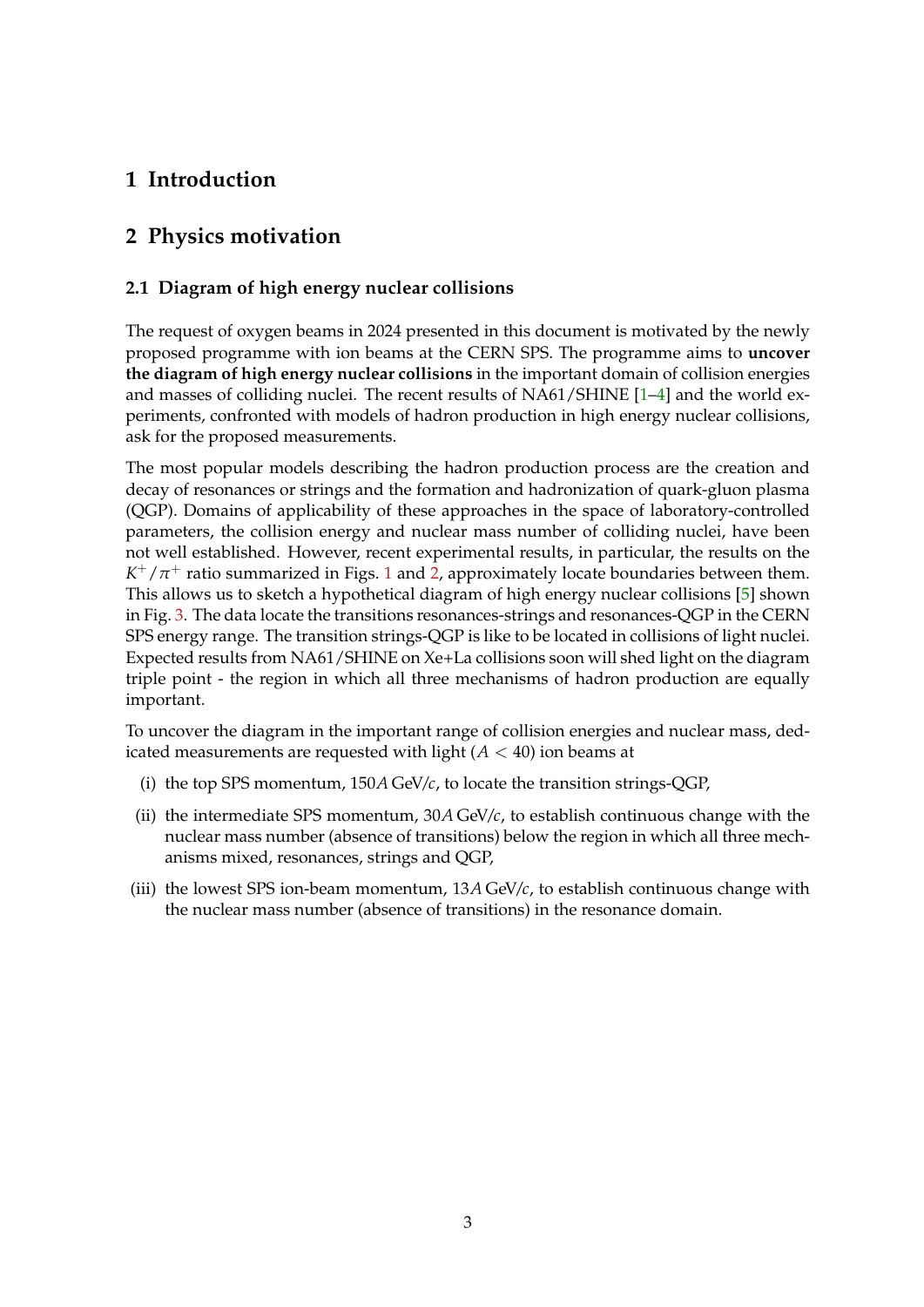<span id="page-3-0"></span>

**Figure 1:** Energy dependence of the  $K^+/\pi^+$  multiplicity ratio at mid-rapidity in central heavy-ion collisions (Pb+Pb [\[6–](#page-10-3)[8\]](#page-10-4) and Au+Au [\[9](#page-10-5)[–13\]](#page-10-6)) (*left*) and *p+p* interactions [\[1,](#page-10-0)[14](#page-10-7)[–16\]](#page-10-8) (*right*). Open cross points present the PHSD model predictions (QGP at high energies), while open circles - represent the SMASH model predictions (strings at high energies) for the  $K^+/\pi^+$  ratio in mid-rapidity for the corresponding reaction. Lines connecting the points are plotted to guide the eye.

<span id="page-3-1"></span>

**Figure 2:**  $K^+/\pi^+$  ratio at mid-rapidity measured at 30*A* GeV/*c* ( $\sqrt{s_{NN}} \approx 7.7$  GeV) (left) and 150*A* GeV/*c* ( $\sqrt{s_{NN}} \approx 17$  GeV; at  $\sqrt{s_{NN}} = 19.6$  GeV for Au+Au) (right) as a function of a mean number of wounded nucleons (*p+p* [\[1\]](#page-10-0), Be+Be [\[2\]](#page-10-9), C+C [\[17\]](#page-10-10), Si+Si [\[17\]](#page-10-10), Ar+Sc [\[3,](#page-10-11) [4\]](#page-10-1), Au+Au [\[11\]](#page-10-12) and Pb+Pb [\[6,](#page-10-3) [7\]](#page-10-13)). Star points represent results form central Au+Au collisions, they were shifted by -50 units in horizontal (⟨*W*⟩) axis for clarity of the plot. Experimental results were compared with the PHSD (open cross points) and SMASH (open circles) predictions. Lines connecting the points are plotted to guide the eye.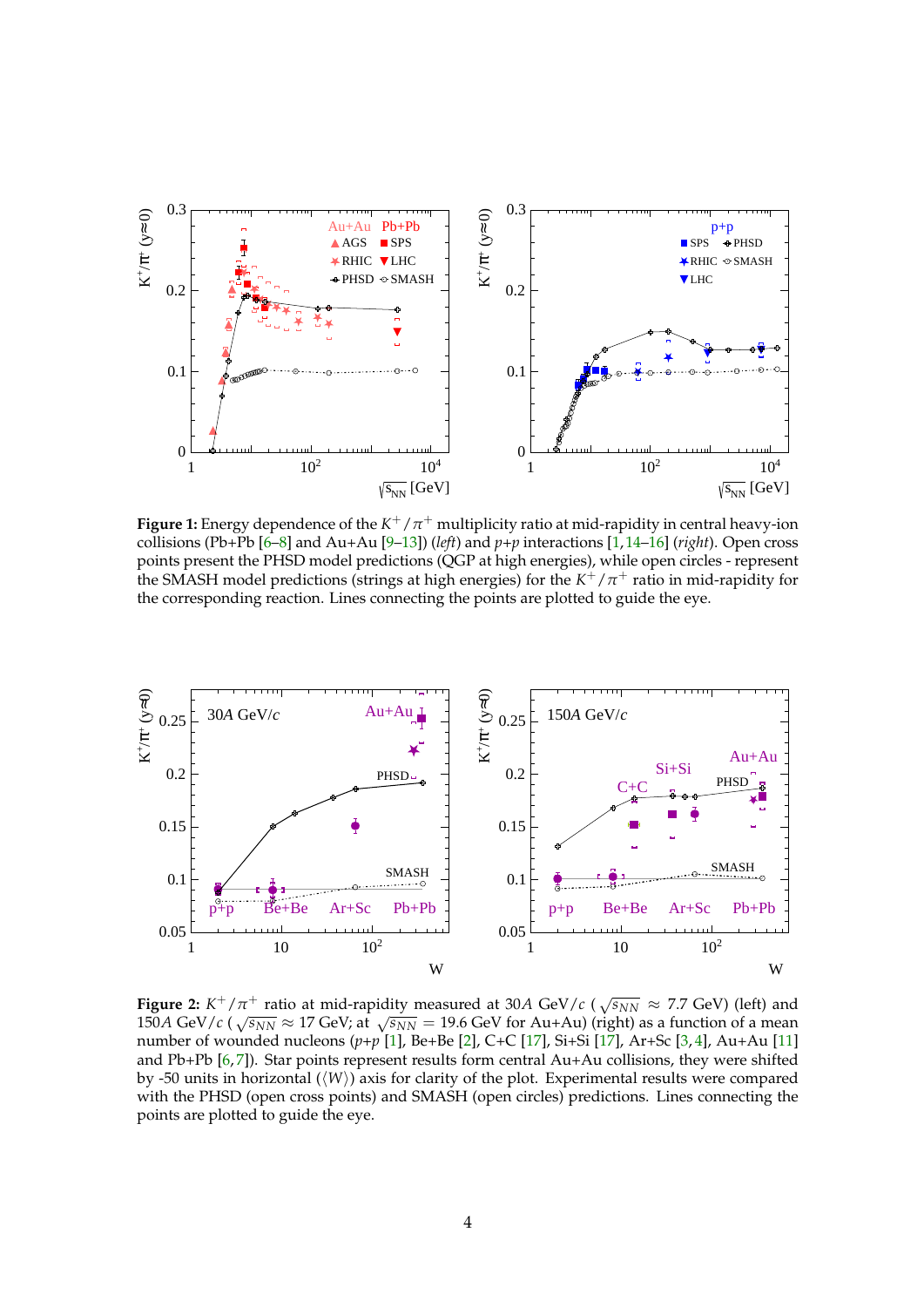<span id="page-4-0"></span>

**Figure 3:** Schematic diagram of high energy nuclear collisions. Domains in which hadron production is dominated by resonance creation and decays, string creation and decays , as well as quark-gluon plasma formation and hadronisation are indicated as *resonances*, *strings* and *QGP*, respectively.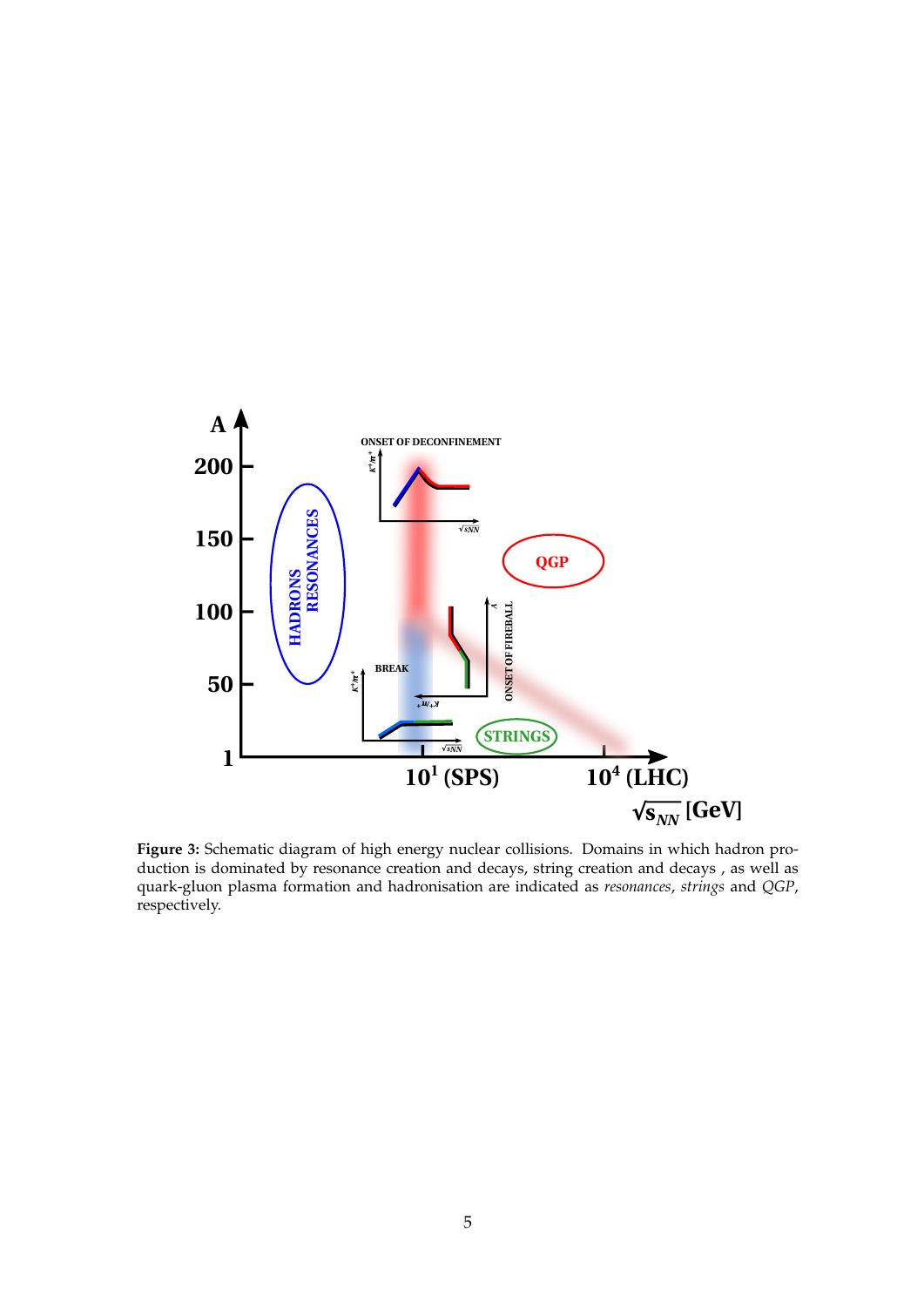<span id="page-5-4"></span>**Table 1:** Ion beams requested for the measurements on the diagram of high energy nuclear collisions. The table gives the requested number of days needed to record  $\approx$  50M good quality interactions with a beam of a given nuclear mass number and momentum per nucleon. The first numbers refer to the nominal duty cycle 0.36 (= 9/25), whereas the number in brackets correspond to the duty cycle 0.18 (= 9/50) which was used in the past. The day number includes three days for machine, beam-line and detector and trigger setup. We note that additional (not indicated in the table) two weeks of oxygen beam are needed for measurements of nuclear fragmentation cross-section for cosmic-ray physics.

| $p_{\text{beam}}$<br>$(A \text{ GeV}/c)$ | $\sqrt{s}_{NN}$<br>(GeV) | $A \approx 4$ (e.g. <sup>4</sup> He)<br># days | $A \approx 16$ (e.g. <sup>16</sup> O)<br># days | $A \approx 25$ (e.g. <sup>31</sup> P)<br># days | $A \approx 40$ (e.g. <sup>40</sup> Ar)<br># days |
|------------------------------------------|--------------------------|------------------------------------------------|-------------------------------------------------|-------------------------------------------------|--------------------------------------------------|
| 13                                       | 5.1                      | 7(11)                                          | 7(11)                                           | 7(11)                                           | 7(11)                                            |
| 30                                       | 7.6                      | 7(11)                                          | 7(11)                                           | 7(11)                                           | 7(11)                                            |
| 150                                      | 16.8                     | 7(11)                                          | 7(11)                                           | 7(11)                                           | 7(11)                                            |

The plans concerning ion beams for the measurements on the diagram of high energy nuclear collisions are summarised in Table [1.](#page-5-4)

### <span id="page-5-0"></span>**2.2 Nuclear fragmentation cross-sections**

### <span id="page-5-1"></span>**3 Planned measurements**

#### <span id="page-5-2"></span>**3.1 Experimental setup**

To reach the physics goal, precision measurements of bulk hadron production properties like identified hadron inclusive spectra and multiplicity fluctuations are needed.

The measurements will be performed using the existing NA61/SHINE detector located at the H2 beamline of EHN1.

The NA61/SHINE experimental setup upgraded during the LS2 is sufficient [\[18\]](#page-10-14) for the measurements. The setup is schematically presented in Fig. [4.](#page-6-2)

#### <span id="page-5-3"></span>**3.2 Water target**

#### Magda/Tomek/Maciek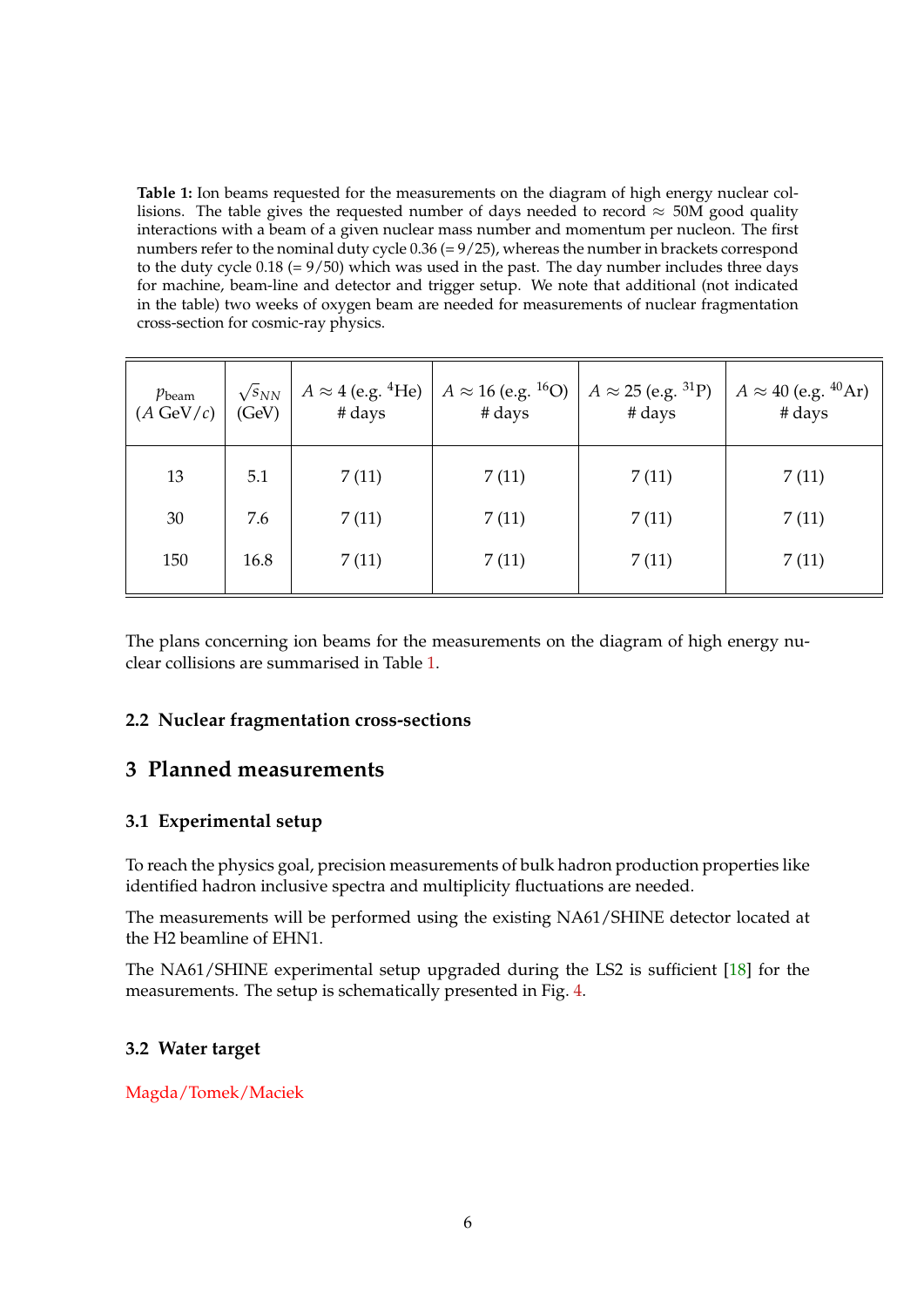<span id="page-6-2"></span>

**Figure 4:** Schematic view of the NA61/SHINE experimental setup with indicated upgrades for the post-LS2 measurements. This setup will be used for the proposed post-LS3 measurements with ion beams.

### <span id="page-6-0"></span>**3.3 Oxygen beams**

#### Nikos/Reyes

The measurements would profit from an improvement of the spot-size of the beams at 13*A* GeV/*c* and 30*A* GeV/*c*. This can be achieved by an improvement of the ion emittance / spot-size of the beam already at T2 target. This would require studies from the machine side and possibly at the H2 beam line in order to understand the possibilities that exist for this purpose. BE-EA and BE-OP experts will follow up the necessary studies for an improvement at this front from 2023 onwards.

### <span id="page-6-1"></span>**3.4 Possibility of parallel running proton and ion experiments in NA**

#### Reyes/Nikos

A very rich and diverse physics programme using beams of ions is being proposed by different fixed target experiments like NA61/SHINE, NA60++ as well as the LHC experiments beyond Run 3. The beam requirements target different ions species and rigidites during the same operational year, which will have to be delivered in parallel or even interleaved with the proton beams. Currently the way the North Area ion interlock has been designed and implemented, prevents to send protons and ions as primary beams within the same supercycle. This interlock, therefore, heavily limits the capability of the complex to fulfill the diverse beam requirements over an operational year and penalizes the overall CERN physics programs for ions and protons. For the CERN accelerator complex to be up to demands of the physics community beyond Run 3, a redesign of the NA ion Interlock system would be absolutely needed to lift the current limitation and allow protons and primary ion beams to be sent to the North Area experiments. This redesign would be also extremely beneficial for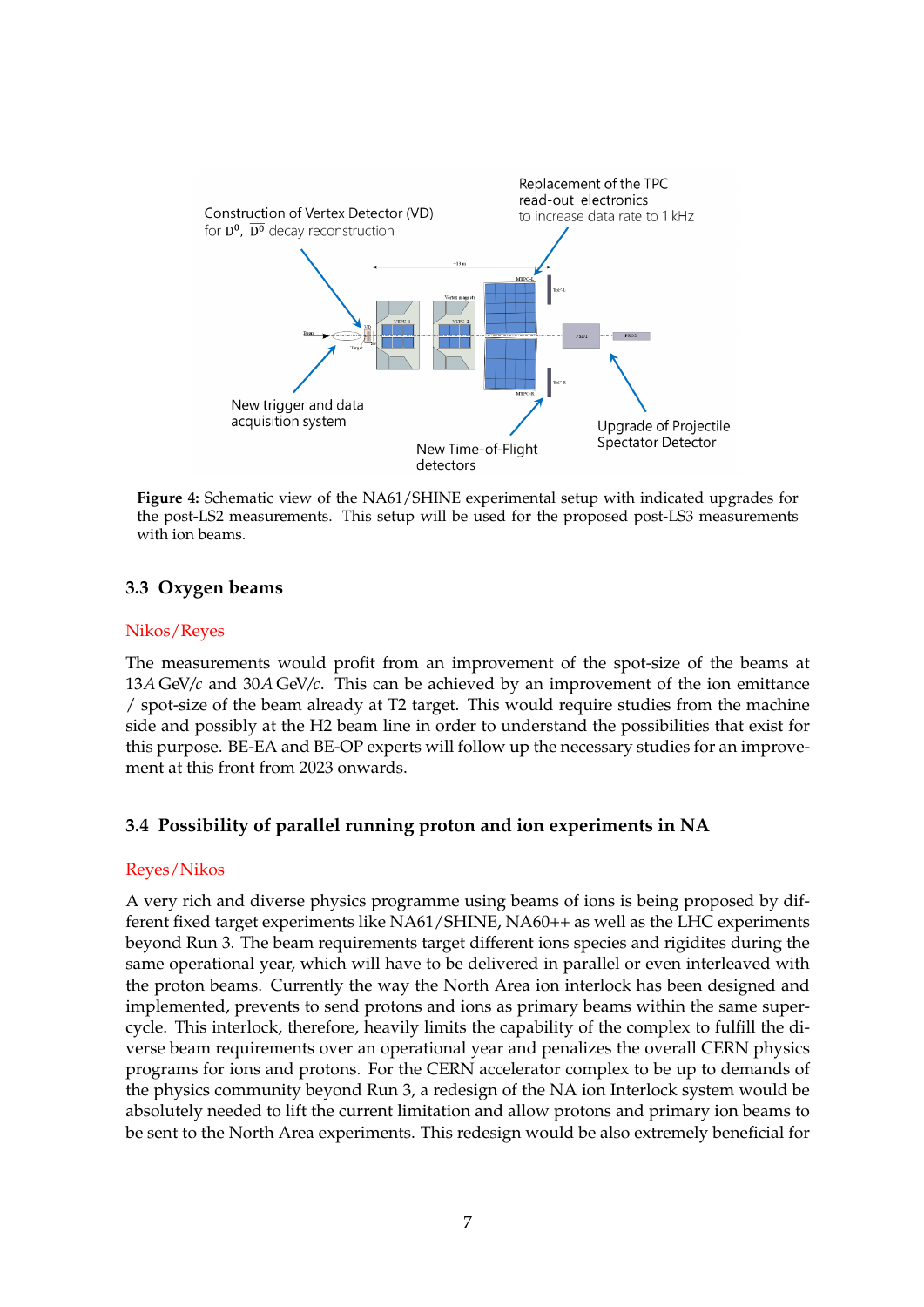other experimental facilities, like HiRadMat or AWAKE that could continue taking protons more efficiently during the ion run, which is not the case today. In other words, it would constitute an important improvement of the CERN injector complex towards delivering more efficiently ion beams.

#### <span id="page-7-0"></span>**3.5 Data taking conditions**

Data is expected to be recorded under the following conditions:

- (i) SPS cycle length: from 25.2 s to  $\approx$  50 s, flat top:  $\approx$  9 s, average duty cycle:  $\approx 0.18 - 0.36$ ,
- (ii) primary-ion beam intensity at the NA61/SHINE target:  $\approx 10^5$  ions/s,
- (iii) targets:  $\approx$  5% interaction probability, rate of all inelastic events 5000 Hz, rate of 30% most violent collisions 1500 Hz,
- (iv) recorded event rate during the spill: 800 Hz,
- (v) fraction of time for physics data taking (includes planned and the unplanned detector and machine interruptions):  $\approx 80\%$ ,
- (vi) mean of the number of recorded events:  $\approx 9 18$ M events/day.

The mean number of recorded A+A collisions after off-line quality cuts (mostly off-time rejection) is about 7 − 14 M events/day, where the numbers refer to 0.18 and 0.36 duty cycle respectively.

Data on O+water collisions will be recorded using three on-line event selections:

- (i) selection of 30% of inelastic collisions with the smallest energy recorded in the PSD (80% events),
- (ii) minimum bias event selection (15% events) and
- (iii) ion beam selection (5% events).

The minimum bias event selection will be provided by anti-coincidence of the incoming beam particle with the signal from a scintillator detector located downstream of the target. This should minimise the contamination by non-target interactions. The detector will work as a threshold detector with the threshold set just below the beam-ion signal.

### <span id="page-7-1"></span>**4 Physics performance**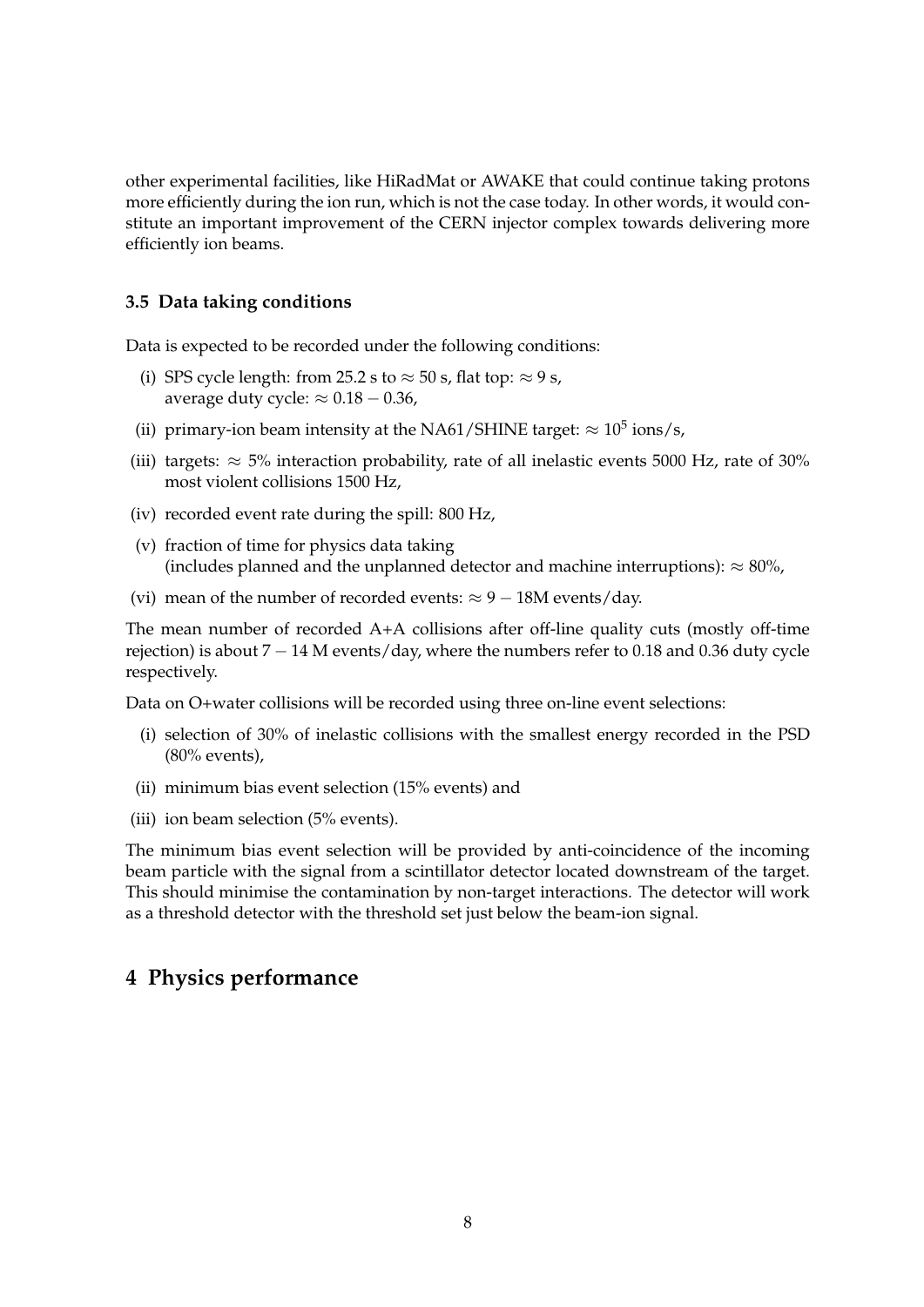# <span id="page-8-0"></span>**5 Summary**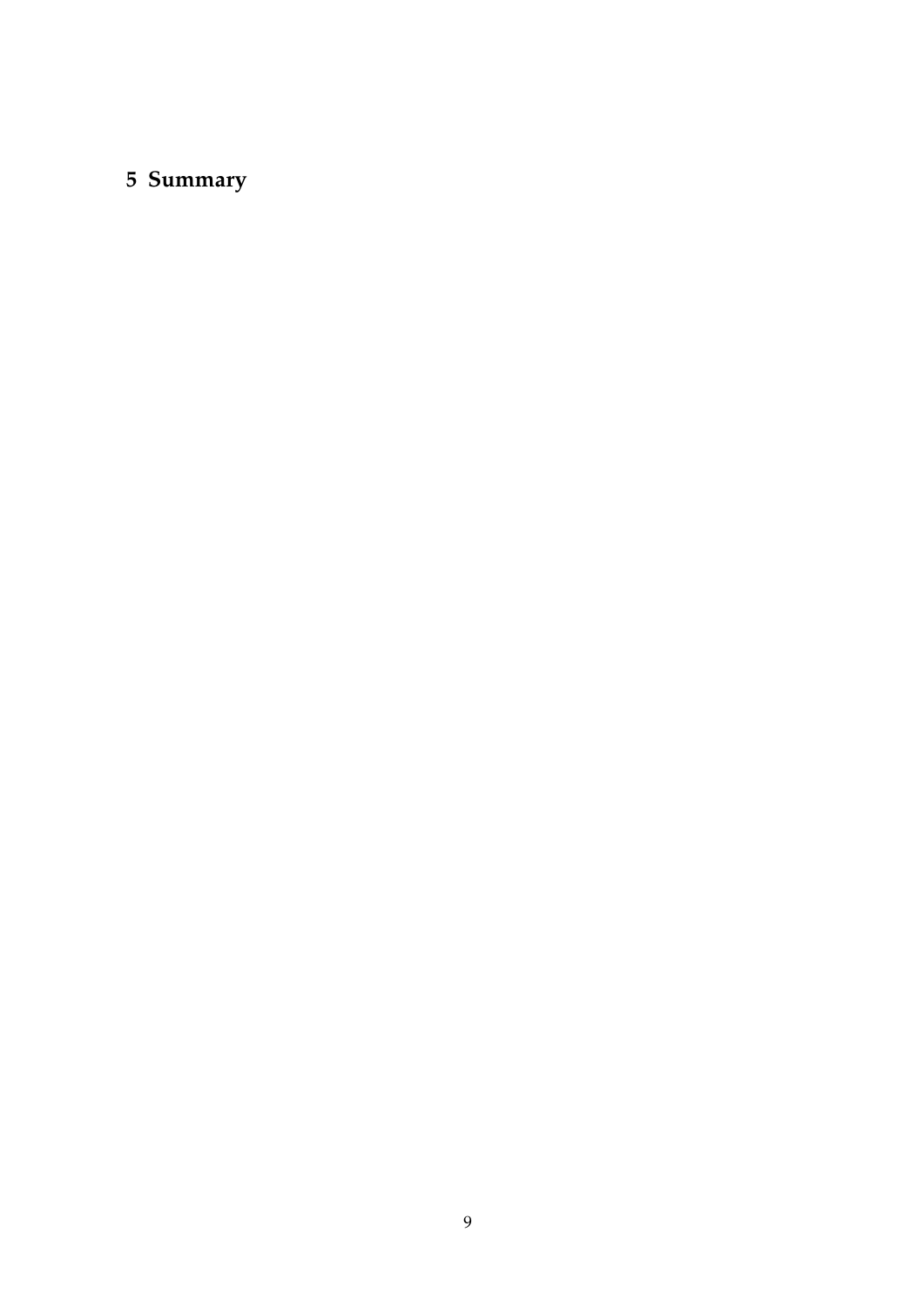# **Acknowledgments**

We would like to thank the CERN EP, BE, HSE and EN Departments for the strong support of NA61/SHINE.

This work was supported by the Hungarian Scientific Research Fund (grant NKFIH 123842/ 123959), the Polish Ministry of Science and Higher Education (grants 667/N-CERN/2010/0, NN 202 48 4339 and NN 202 23 1837, WUT ID-UB), the National Science Centre Poland(grants 2014/14/E/ST2/00018, 2014/15/B/ST2 / 02537 and 2015/18/M/ST2/00125, 2015/19/N/ ST2 /01689, 2016/23/B/ST2/00692, DIR/WK/ 2016/2017/ 10-1, 2017/ 25/N/ ST2/ 02575, 2018/30/A/ST2/00226, 2018/31/G/ST2/03910, 2019/34/H/ST2/00585, 2016/21/D/ST2/ 01983), the Russian Science Foundation, grant 16-12-10176 and 17-72-20045, the Russian Academy of Science and the Russian Foundation for Basic Research (grants 08-02-00018, 09- 02-00664 and 12-02-91503-CERN), the Russian Foundation for Basic Research (RFBR) funding within the research project no. 18-02-40086, the Ministry of Science and Higher Education of the Russian Federation, Project "Fundamental properties of elementary particles and cosmology" No 0723-2020-0041, the European Union's Horizon 2020 research and innovation programme under grant agreement No. 871072, the Ministry of Education, Culture, Sports, Science and Technology, Japan, Grant-in-Aid for Scientific Research (grants 18071005, 19034011, 19740162, 20740160 and 20039012), the German Research Foundation DFG (grants GA 1480/8-1 and project 426579465), the Bulgarian Nuclear Regulatory Agency and the Joint Institute for Nuclear Research, Dubna (bilateral contract No. 4799-1-18/20), Bulgarian National Science Fund (grant DN08/11), Ministry of Education and Science of the Republic of Serbia (grant OI171002), Swiss Nationalfonds Foundation (grant 200020117913/1), ETH Research Grant TH-01 07-3 and the Fermi National Accelerator Laboratory (Fermilab), a U.S. Department of Energy, Office of Science, HEP User Facility managed by Fermi Research Alliance, LLC (FRA), acting under Contract No. DE-AC02-07CH11359 and the IN2P3-CNRS (France).